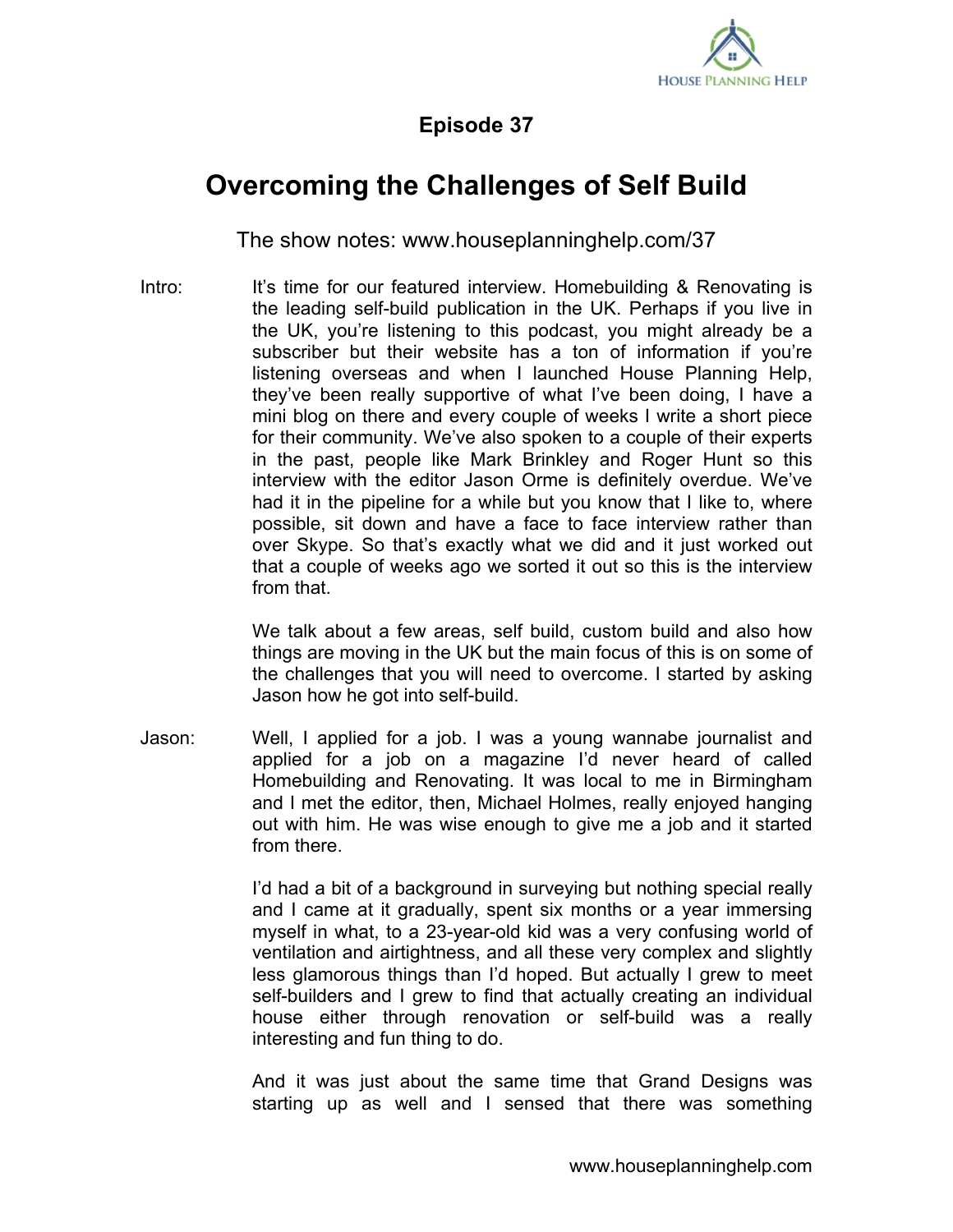

happening that was interesting to be a part of. I grew to be really interested in architecture and house design in particular, and I grew to be interested in a process of building houses and all the stuff you could put in them.

So my interest really developed after starting to work on the magazine but really began to take over my life in the early 2000s and obviously I bought a plot in 2004, the same year I got married, and really since then have been a little bit obsessed by it.

- Ben: What would you say are some of the key changes then that have happened in self-build in the time that you have been editor at the magazine?
- Jason: Well, the people we meet have changed so significantly really but I think that's probably the biggest change that I've seen. Certainly from the late 90s, early 2000s it really was people like me back then. [Jason laughs.] It was young people, not necessarily with lots of money who were keen to create an individual house and weren't able to throw hundreds of thousands of pounds at it. Grand Designs had just started back then. So it was 1999, I think Grand Designs' first show, so there was a nascent movement growing, a kind of very small movement back then. Grand Designs really began to take off and my sense was that it really changed around the 2007, 2008 crash era. We found that the audience almost changed overnight. It went from young, ordinary families to mainly retired types who had cash.

You know the big problem at the moment is people obviously having access to mortgages and finance. Almost overnight those mortgages disappeared back in 2008 so the people with cash were the ones who had recently retired and they were the ones we were talking to.

- Ben: What would you say then . . . How are we going to address this if money is the issue?
- Jason: Well, there's part of it that will naturally change. As the economy improves I think those mortgages will begin to come back onstream. So I think to an extent, part of it will take care of itself. The biggest problem I think by a long way is availability of plots and therefore price of plots, and the two are very closely linked. It's not difficult to find a plot if you've got a million quid!

My sense is that government initiatives to change planning policy, to change red tape around self-build will help significantly to make it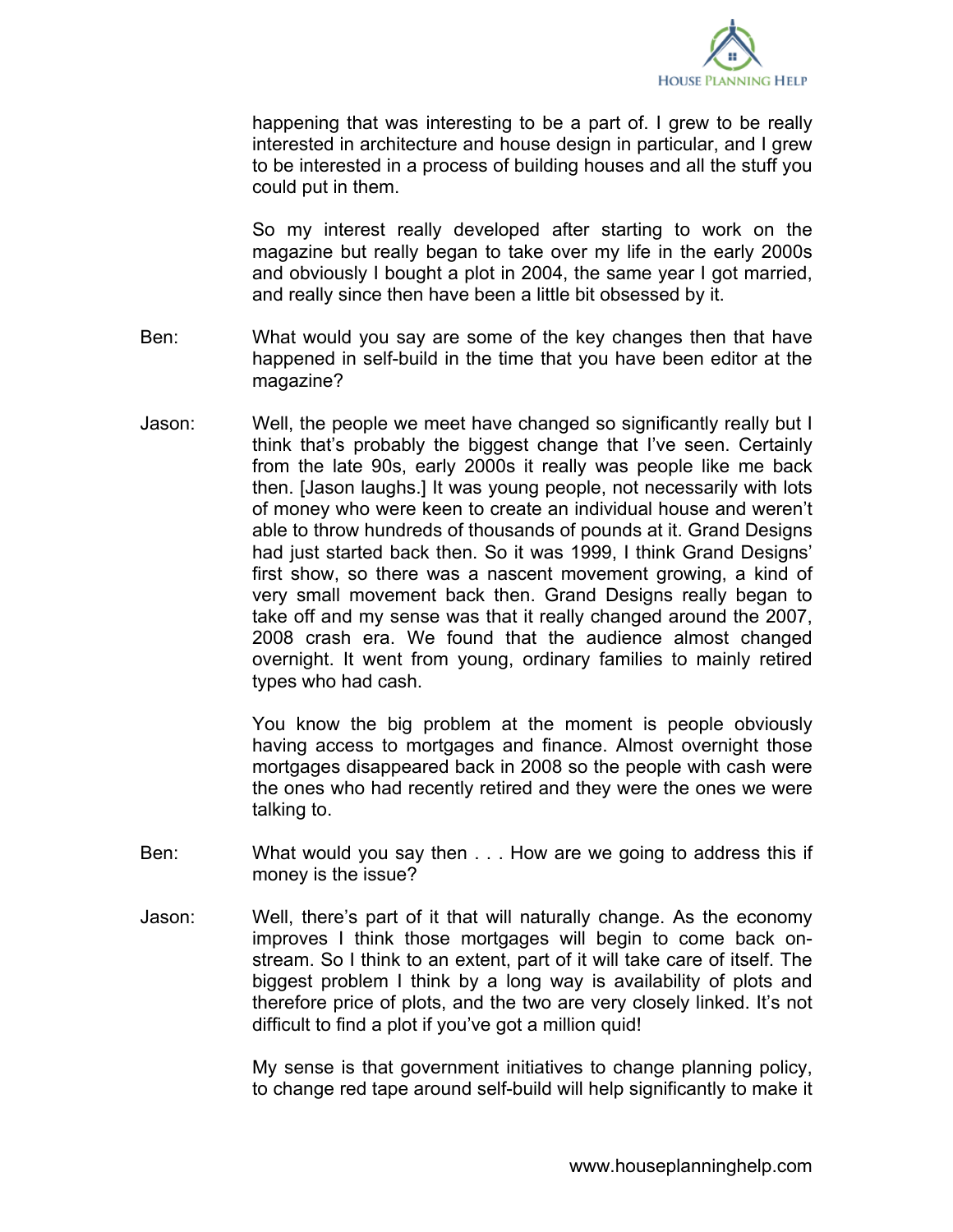

easier for people. Their aim is really to double the number of people building their own homes within I think five or ten years, which doesn't sound that ambitious considering that I think there's 11,300 homes built last year, but we all know it can get to 20,000 30,000 at least, if not much more than that. So there are things that are beginning to happen but it's a very slow revolution.

- Ben: What do you find are the common pitfalls that people fall into? You must have seen a lot of projects in your time, so maybe we could go over some of those and hopefully we can avoid it!
- Jason: Well, look, the first . . . I'm setting myself up for a fall here really but I think the first one that I've learned is that if projects are going to go wrong they are usually go wrong from day one and the reason I say that is that people often go over budget and that's the biggest problem that people face naturally. They're going over budget because the design of the house doesn't meet their estimated or wanted build cost and the reason for that is because a lot of great architects around but not actually a lot of great architects know that much about building costs. That sounds quite controversial but actually it's true in my experience. Architects are great at designing wonderful houses, they're not that great in my opinion at marrying up the budget to the design.

I often see people come to me with plans for a massive house that looks very complicated and there's lots of kit in it and there's very complicated roof shapes and all that stuff and they've got a budget that is completely unrealistic. Many of them go ahead and do that, and they're on a road to ruin in my opinion.

- Ben: How do you know though because you have no idea of the history? I suppose you could check with other clients, couldn't you, to see if they had ended up paying a lot more because in my experience, too, and what I've heard people say it's sometimes even to the architect's advantage if you go over budget.
- Jason: It absolutely is. Most of them get paid on a percentage of build cost so [Jason laughs] it's definitely in their interest to increase that build cost but my sense really is that, definitely approach previous clients is probably a good starting point. One really good tip is to try and run most things through a QS, a quantity surveyor. They're independent experts who will be able to effectively do a full materials and labour schedule of your build taken off from the plans the architect has given you. So they will give you an independent assessment of the costs before you've started and at that stage you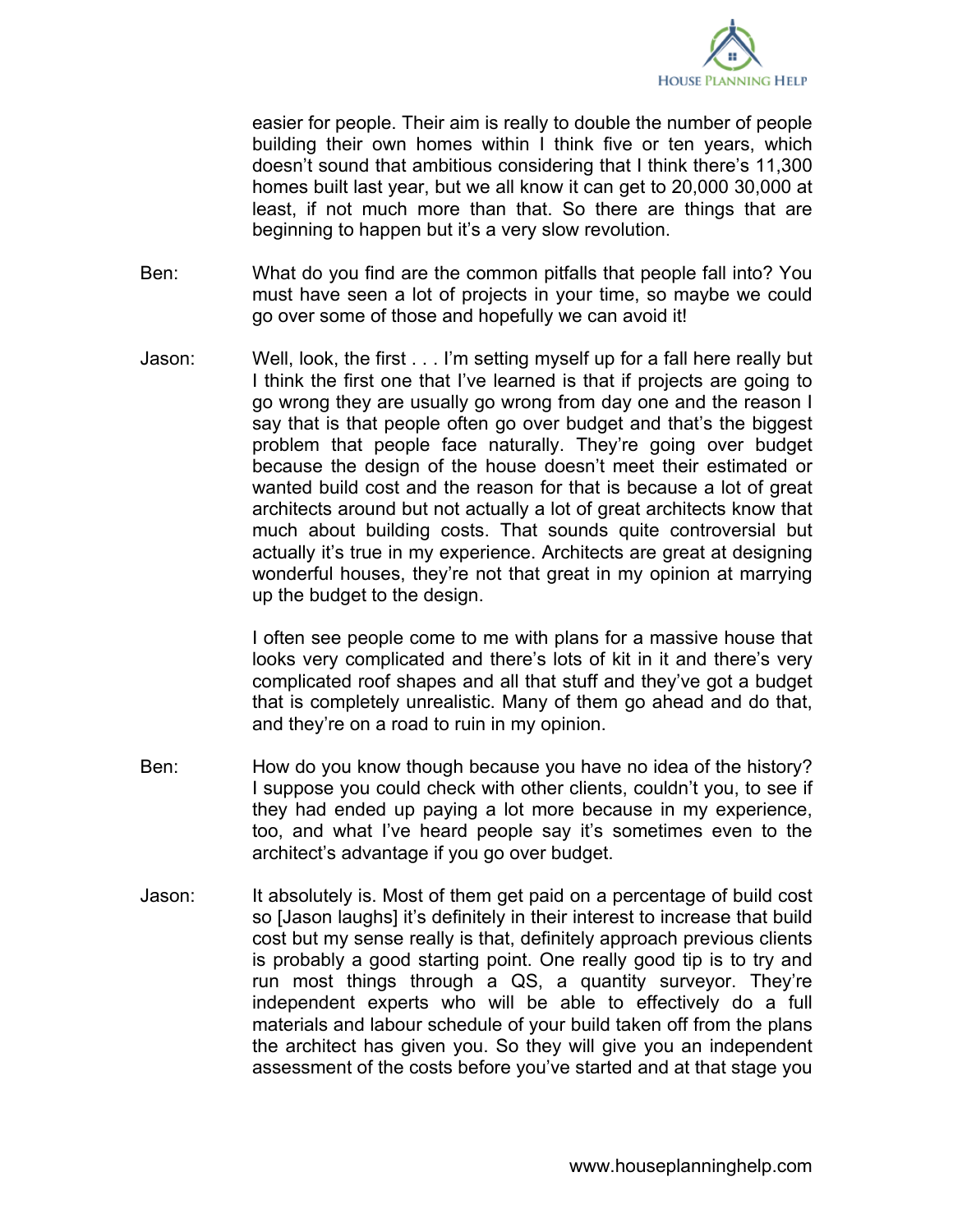

can then go back to the architect and say: "Look, it's £100,000 over budget."

I met somebody recently who went something like a million pounds over budget on a £1.8 million build. That's significant, you know, crippling really. It happens at all budgets. £200,000 houses can go 10% or 20% over. There's some things that you're never going to be able to budget for and account for, usually things that you don't know about, i.e. foundations, but the design stuff, the above ground stuff should all be absolutely manageable and quantifiable and in all too many instances I think people take on projects, big projects, and this is a life-changing project, don't forget, without actually really doing enough research in terms of how it's going to come in at the end, nine months down the line.

- Ben: One of the most profound things that I think I've learnt is about scale and how scale can really set you off in all directions. Do you think that people have a tendency to go too big? Or is that almost the market that we've got, these retired people who've got pots of money? They really can fulfil their dreams.
- Jason: Well, look, let's set it out on the basis that self-build homes almost by design are bigger than houses that you would buy on the open market. You know, the average self-build home I think we cover in the magazine is something a little over 200 $m^2$ . The average new estate house is something like 80 or 90, I think. So they're already twice the size of the average house but actually most people can have a very comfortable existence in a 4-bedroom home of around 200 $m^2$ , which is big but it's not massive. Yet I also meet people who build, well, the biggest one I've seen is 2000 $m^2$ . So homes are big and people to an extent are building because they want a big home, I think, they want a comfortable home for their family to grow up in.

David Snell, who continues to write for the magazine, always says that one of the great reasons for the breakdown in society is because houses are too small, so growing families, particularly when you've got teenage kids, they need their own space and it's preferential if they're in their own big bedroom with a bit of a guest suite rather than on the streets.

My view is the same. I think homes should grow with families and be flexible enough to do that, but absolutely the number one rule of managing build cost is build small. I know you've met Sarah Susanka, who we've had writing for the magazine in the past, and I'm a massive advocate of her approach because she shows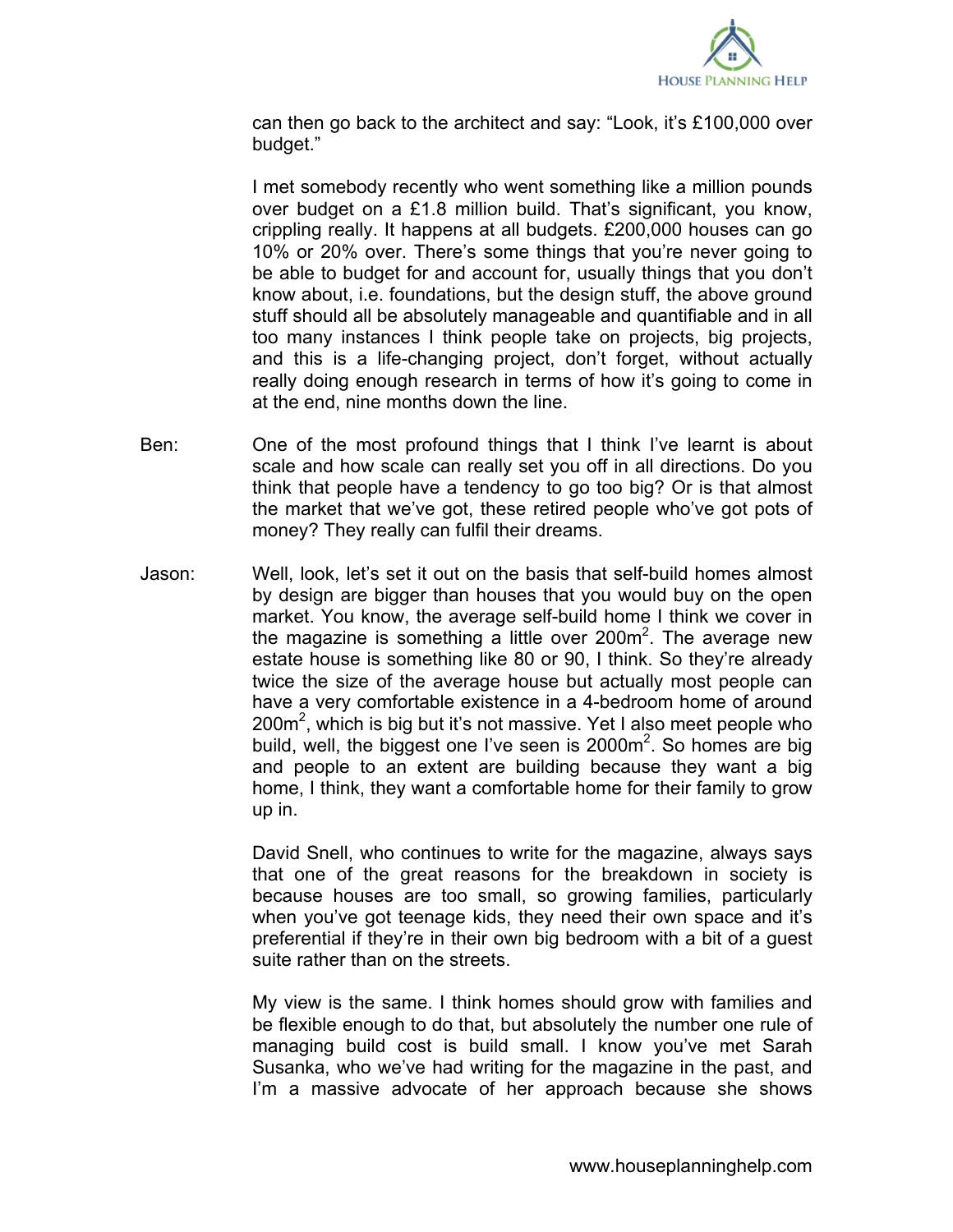

actually that small homes needn't necessarily feel small. There's a design nuance there that you can achieve and I think that's something that I'm interested in very much.

- Ben: It's interesting looking at this market then that it's a lot of older people who have that wealth. Are there any changes that you see that we could make to somehow kick-start it for the younger people? For example, I'm a homeowner, I've paid of a lot of my mortgage so theoretically I should be able to get exactly the same doing a self-build . . . maybe!
- Jason: Well, you're absolutely right and I think the audience that you're describing, yourself and me to an extent, we're the right side of 40, just about, with a young family and all that stuff, and we really should be able to build our own home in the way that if we were living in Australia or the States or the Netherlands or anywhere else pretty much you could do.

I think the government is working very hard and we've been a part of those discussions really to try and release land and to try and introduce this kind of what is a new concept but actually is quite an old concept as well of custom build which is to an extent a subsector of self build. It's still people creating individual homes that they specify from the start but it's just de-risking the whole process. So the things we talked about at the start of this discussion, going over budget, all the common mistakes that people make, the idea is they really want to de-risk that by having fixed priced build costs, releasing lots of land, they might not be massive plots but they're fully serviced and perfectly respectable plots in locations that you want to live. So you'll get an individual home. You won't have to go through the process of getting planning permission and all the difficulties that that might entail from the individual self-builder and you won't have to deal with individual builders, all those problems you might get as well there. [Jason laughs.]

To an extent it's happening and some of those custom build sites are coming on stream. The biggest one of course is the one at Graven Hill near Bicester in Oxfordshire which is going to be, apparently, a thousand or so individual self-build plots, all of which are going to be through custom build schemes effectively so it's happening, it's going to be a slow revolution.

We had a phone call into the office last week of somebody who was pretty upset about the fact that all these government schemes that we'd been profiling in the magazine over the past couple of years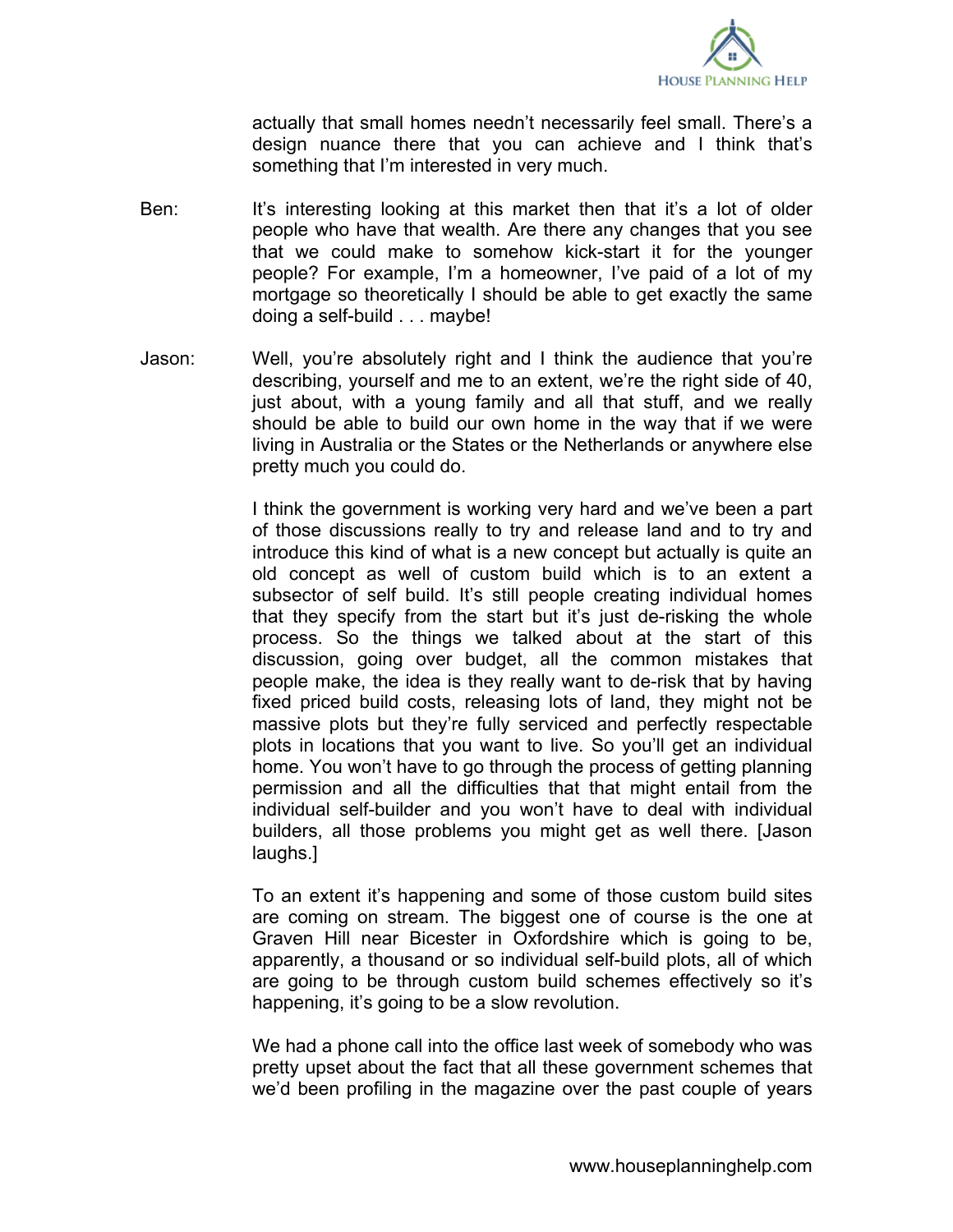

hadn't really helped him at all. He was looking for a plot and what an earth was going on! He was desperate to build his own house but we had to tell him really that it's not going to happen overnight. The truth is it might be a generation before those things kick in.

- Ben: It's funny, as you were describing that situation I suddenly thought to myself, I don't know that many people who've gone down this route so another thing it being unfamiliar, I probably know a lot more people who have just bought a brand new volume-built house than I do who have gone down the self-build route so how do we make that progression?
- Jason: Well, absolutely, it's a cultural issue really and cultural issues do not change overnight. It's going to be a generation before our children grow up with the idea that it's a realistic opportunity for them and you don't have to be a rich person to do it and you don't have to go through the heartache that you might have seen on Grand Designs.

There's been a lot of research about how many people want to build their own house in the UK and I've heard figures of, 6 million, 1 in 3, all these kind of things. Actually when you begin to drill it down into now you've got to go and find a plot, how are you going to do that? All of a sudden those figures drop of significantly to the current situation of where we are with 11,300 self-builds a year. So until those people see it as a realistic option for them, which is not going to be overnight, and it's not going to be next year, it's going to be in 10 years probably then you're not going to have the massive demand and ultimately that's what it needs. It needs significant demand that is easily achievable.

- Ben: Do you think that self-builders are intrinsically different? They must be very motivated people. All the people that I have met, I've just been impressed with. You can tell they're going to do because they've got the right attitude and I worry that as you say this cultural difference, I don't think we have enough people that have that determination, that drive, that willingness to learn.
- Jason: Yes, there are many drivers for people to build their own house. There's many different reasons why people do it and I think what's interesting really is that the one thing that tends to tie them all together is a little bit of an entrepreneurial spirit.

Obviously I've met hundreds if not thousands of self-builders over the years and there's no common theme, you know, people from all walks of life and all jobs do it but I meet an awful lot of people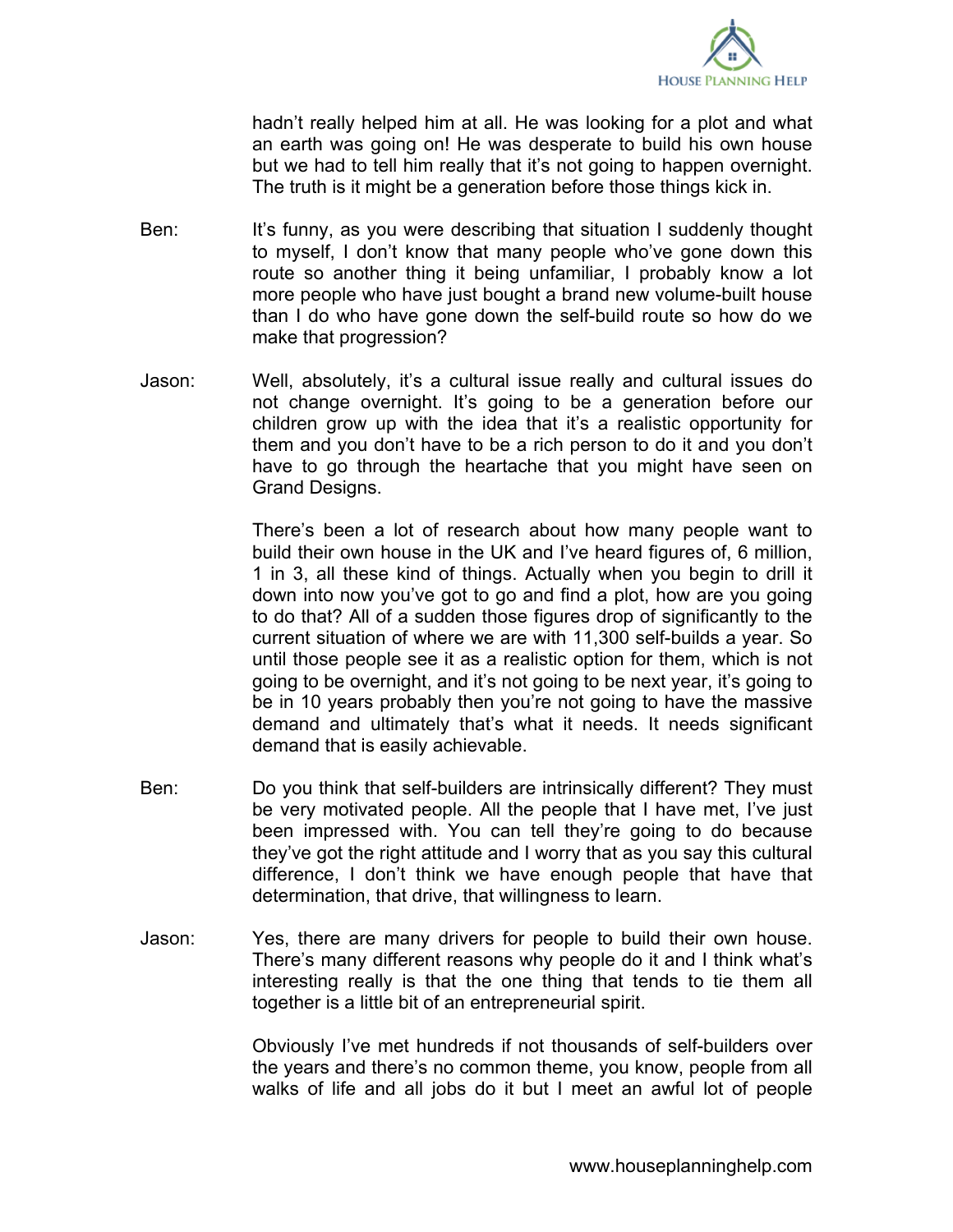

who've got their own business who are that kind of independent type and people who are generally dissatisfied with being given something that they believe is not really for them. So there's a driver to that of independence and individuality which I think holds them together as a type of person, regardless of the job they're in actually.

So there's that type of spirit and I think ultimately what needs to happen is that needs to almost be dissolved [Jason laughs] in a way. Custom build is all about making it attractive and achievable for everybody whether they're the most cautious, most timid person that you could imagine or whether they are that independent entrepreneur.

- Ben: It's one thing saying custom build but where are we going to be getting this from? Are we looking at places like Germany where they are very successful and just bringing it over or do you think that . . . Because you almost take a bit of a risk going down this route because you need factories. I know that ArchiHaus have set up a . . . or are in the process of setting up a factory and that's quite exciting but it's a big risk for them as well.
- Jason: A huge risk and I think ultimately, I know the government's been spending an awful lot of time looking at developments and housing cultures across the world. You know I've got relatively good experience of the States and also Australia, and my sense is that they've looked at that and particularly in Australia in my experience certainly there's all different types of self build exist so there is the custom build, there is the design and build package on individual plots which in a way mirrors our existing self-build culture but the numbers are just so significantly different. In Australia it's something like, a think somewhere between 50,000 and 100,000 homes delivered this way and a population of a third of the UK.

So there are significant changes that need to happen but basing it on an existing housing culture is certainly the way to go and obviously there's been an awful lot of talk about Almere in the press, you know certainly around the industry recently. That's a pretty good example of how it might work over here on a larger scale, although Almere is far from perfect. It's far from finished. There are a lot of interesting individual houses, there's a lot of demand for them I understand so it's something that I think people are interested in following but ultimately the British housing culture will create its own version, I think. Of course, we've got very distinct planning policies over here as well.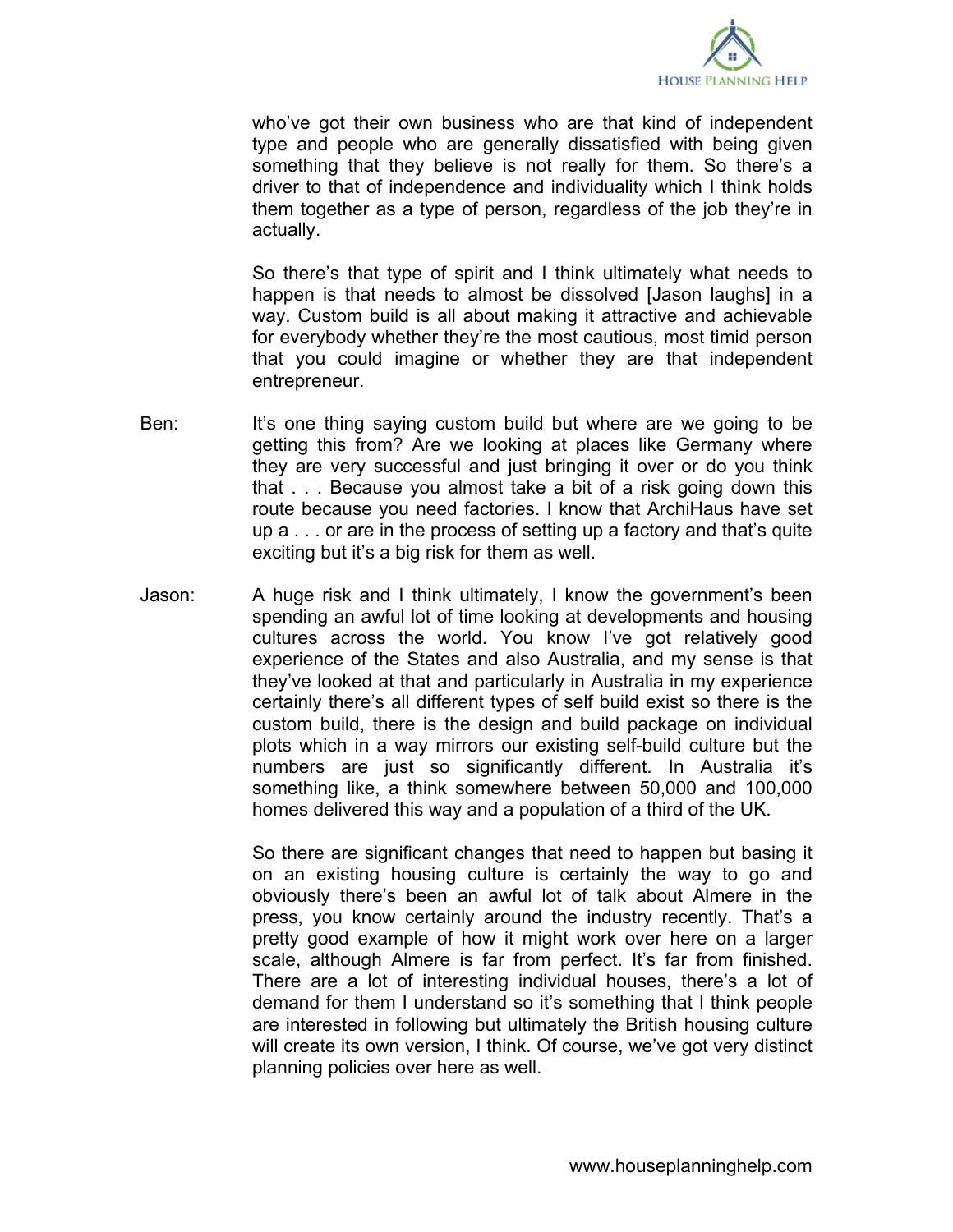

- Ben: You mention other countries there. I'm just interested in your experience. Can we take any lessons from America or wherever it might be? What are other countries doing right that we're not?
- Jason: Australia, you know, is the one I've got particular experience of and they are creating very interesting individual houses that are designed with an individual person in mind yet they're easing it through all the planning systems and the fixed cost issue is dealt with. You know when you build a house in Australia you're building it effectively out of a package. It's a bit like buying a new car, really. You've got the basic package, you've got the optional extras, all of which is guaranteed in terms of price and scheduled delivery as well.

So that model is particularly interesting. People know what they're getting upfront. Whereas if you build your house over here, as I've experienced, you can start in April and by June the budget's overrun, the design is probably different than it was in April [Jason laughs] and the builder has already gone, so you've got sort of issues that you need to address there.

It's going to take time to do. I think people are impatient for it but I think custom build will be a larger mass-market offering. You've also got to bear in mind that most people who buy houses in the UK buy second-hand houses effectively. You know, they are buying older housing stock and that's not going to change. I mean, there's 23 million houses in the UK. Even by adding 30,000 or 40,000 custom build homes a year the chances are that people are going to be buying a second-hand house rather than a new custom build house. So it's still quite a small part of the market.

- Ben: We talked a little bit about some of the pitfalls we might fall into. Maybe we could dig a little deeper here?
- Jason: Yeah, as I said, one of the key mistakes is scheduling and the cost situation which is set up from the start in a bad way, but I think another one is bad specification or slightly naïve specification is probably fairer to say, in that people do get attracted to the products and the materials that have a bit of hype attached to them.

I've heard the phrase 'eco bling' used quite a lot recently [Jason laughs] which I think is fair in some instances and one of the mistakes I see people going down is their willingness to spend tens of thousands of pounds, and it is tens of thousands of pounds, on eco bling products. I'm not denigrating these particular systems but things like heat pumps and solar panels and all the rest of it.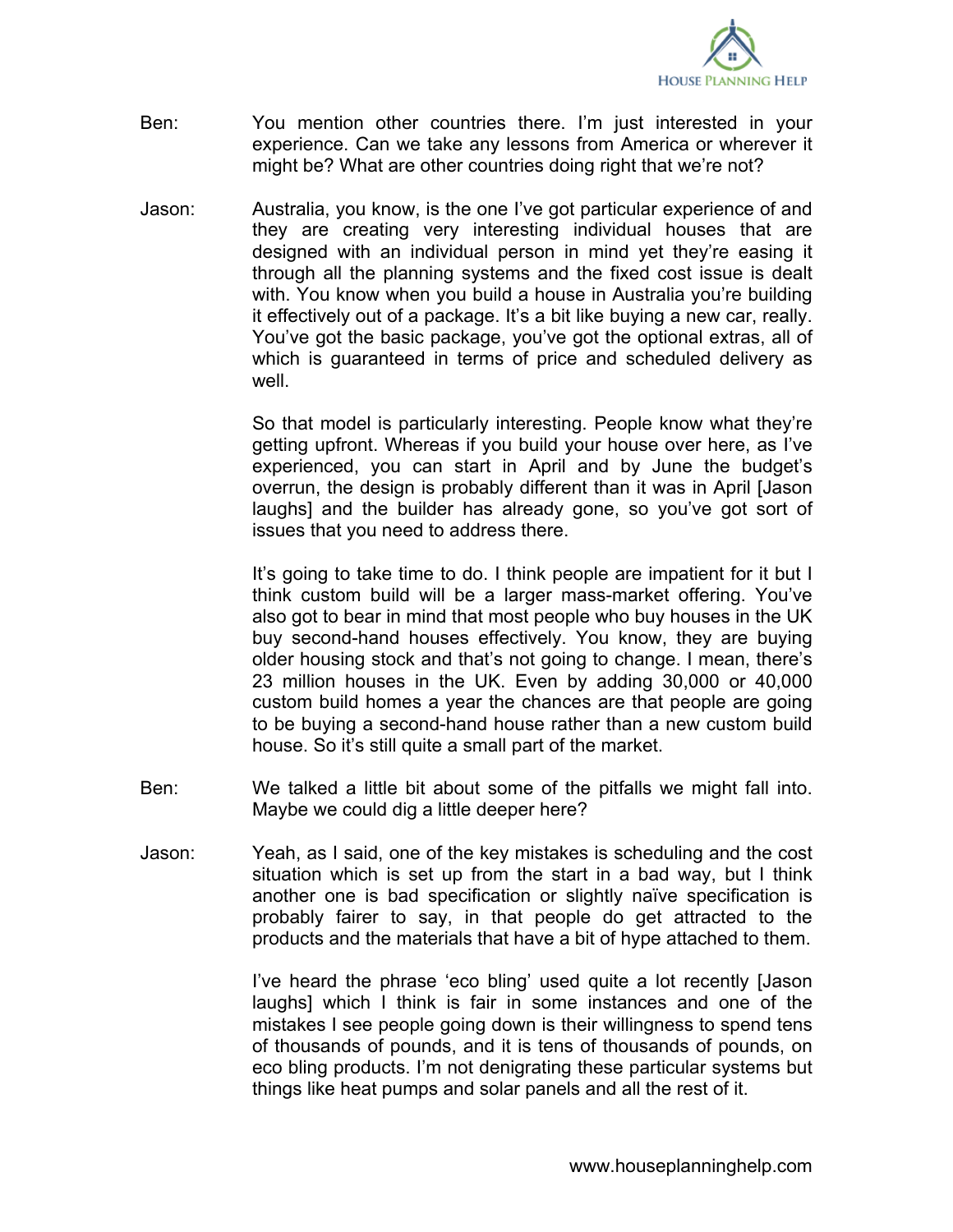

And actually they're never even going to spend £40,000 on heating or energy in their whole lifetime. So that's a simple issue that people need to address, really. One of things that I've really seen work very well is what's known as a fabric first approach which basically is making sure that you insulate your house really well and make it as airtight and invest in the solid materials that don't change. Minimising energy use and the heat demand in the house is by far the smartest thing that people will do, particularly if they're off mains. So, I guess, get the priorities right in terms of the way you budget and specify your house. It's a critical issue.

The other one is planning really and I think ultimately that is such a difficult thing for people to approach as an amateur, from a starting point, that they're often not willing to invest in expertise. You know they're often relying on their architect to guide them through the planning process and I don't want to come across as anti architect by the way [Jason laughs] but actually architects by and large know a bit about planning, they don't know loads about it. Particularly because planning changes so often. Their primary job is to design a really great house that meets the needs of their clients. What they're not going to be able to do, I don't think, is keep in touch with all those miniscule changes to planning policy which happen so often that we don't even know about them. So invest in expertise in the planning process and that obviously means a planning consultant. So yeah, finding a good planning consultant is an absolutely critical way of unlocking the potential of some sites.

- Ben: It's always funny doing this podcast where I know there are people in other countries who perhaps can't understand this difficulty that we have but do you think it's going to relax a bit over time? Or is that wishful thinking? Or do we want it to relax? I don't know. This situation seems very odd. Most of the people that I speak to have far more difficulties than, oh that was fun, or that was easy.
- Jason: Oh yeah, let's address the planning issue and the plot issue on that basis because there are unique factors to the UK in terms of a relatively limited land supply. I mean it's a small island ultimately in terms of acreage but actually our planning policies and the ways we've set up planning since 1948, it has changed, you know it's changed significantly over the years. If you look at the 60s and early 70s there was a huge number of houses built on green field sites on the edge of existing small settlements.

The town I live in doubled in size in the 1960s and it's a town of 4000 people. So planning policies do change over time and I think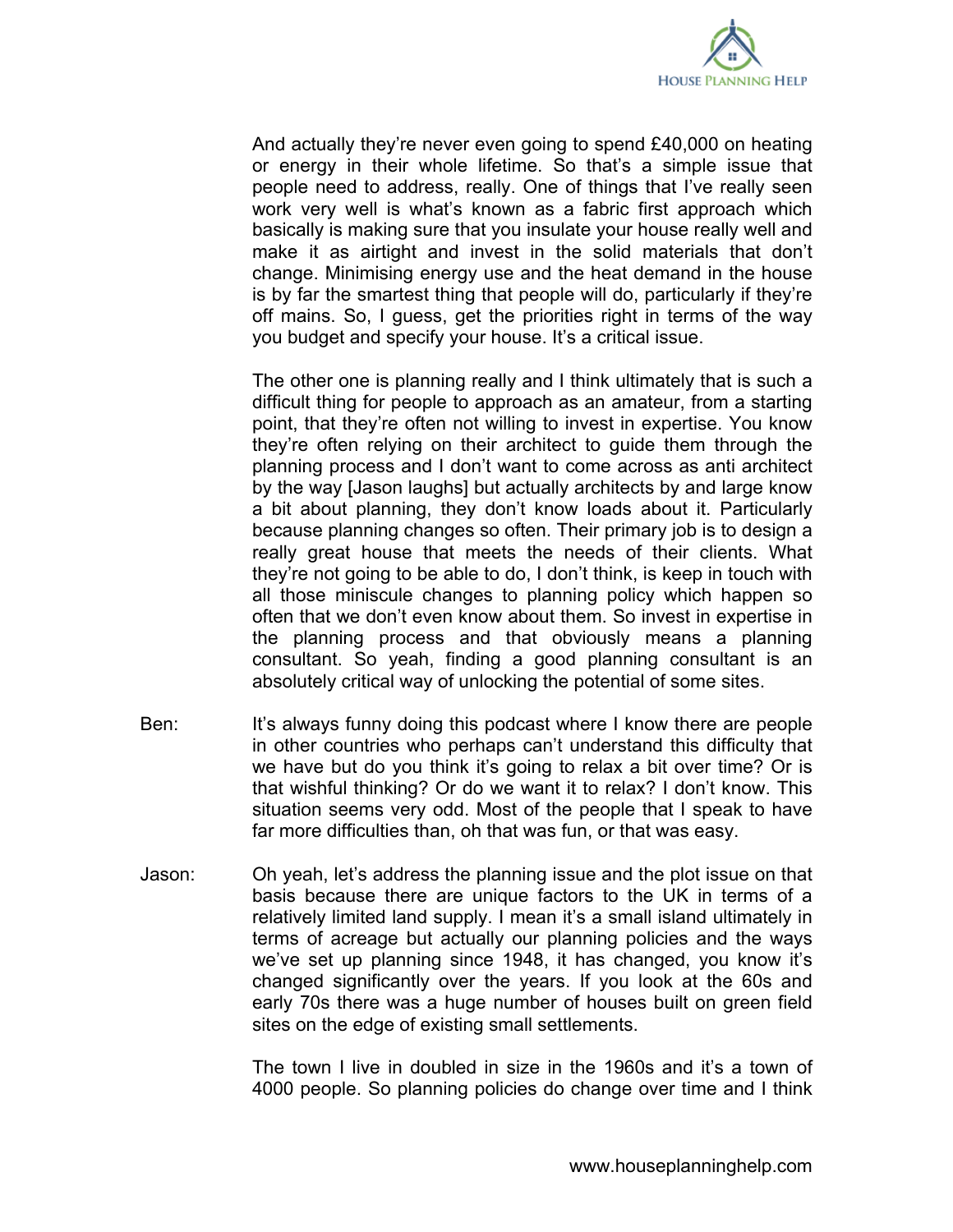

despite all their best efforts the planning policies that we've put in since then have created more difficulties for people to build houses than we might expect really. Even now in 2013, it's almost impossible to get planning permission to build one individual ecofriendly house on a green-field site on the edge of a village when actually I know that wasn't the case even 15 years ago. It was a lot easier then. So we're moving towards more difficulty.

The government has done quite a bit in terms of the National Planning Policy Framework to ease things but it's going to be a few years before that begins to affect things on the ground. So the UK situation is unique in that we have a lack of land but also a cultural message that is we want to protect the countryside and the countryside is something that's not to be lived in ultimately, it's to be preserved as a museum. I don't see any other countries having that attitude and that is the one thing that I've really found difficult to accept. We complain constantly about the issues of pubs closing down and schools closing down, post offices closing down and all this stuff in the countryside that the countryside is effectively dying in my opinion. Yet the one thing we don't want is new houses to help young families live there. It seems completely insane.

- Ben: Yes, this is the NIMBY situation effectively, isn't it, not in my back yard. I often look at it that I'm sure if these people who live in these areas felt they had more involvement or if they felt that the community was developing well they'd be much more up for it but it is this scary mentality and I'll tell you, I've seen it where I live that you just feel out of control as a town. I've only lived in this town for 8 years and I can tell you it has changed. It's just changed in how it feels as a place and that may just be London sprawling out. It's just that sense of control, I think that's what people don't like.
- Jason: Absolutely and I think people are quite rightly quite precious about the places they live and I think to an extent everybody is a NIMBY. [Jason laughs.] I think you have to accept that really. It's easy to criticise people who do campaign against development but actually once you get into that really pretty village the last thing you want is a field at the back having 45 homes built on there. So we all have that mentality and I think that's acceptable and completely part of human nature really.

But also I think we have to accept that if we want our children to live in these villages and towns then we have to allow house building in certain areas and better for it to be high quality of individual design ideally than for it to be the kind of housing stock that we've seen go up over the years. I think that's probably one of the reasons that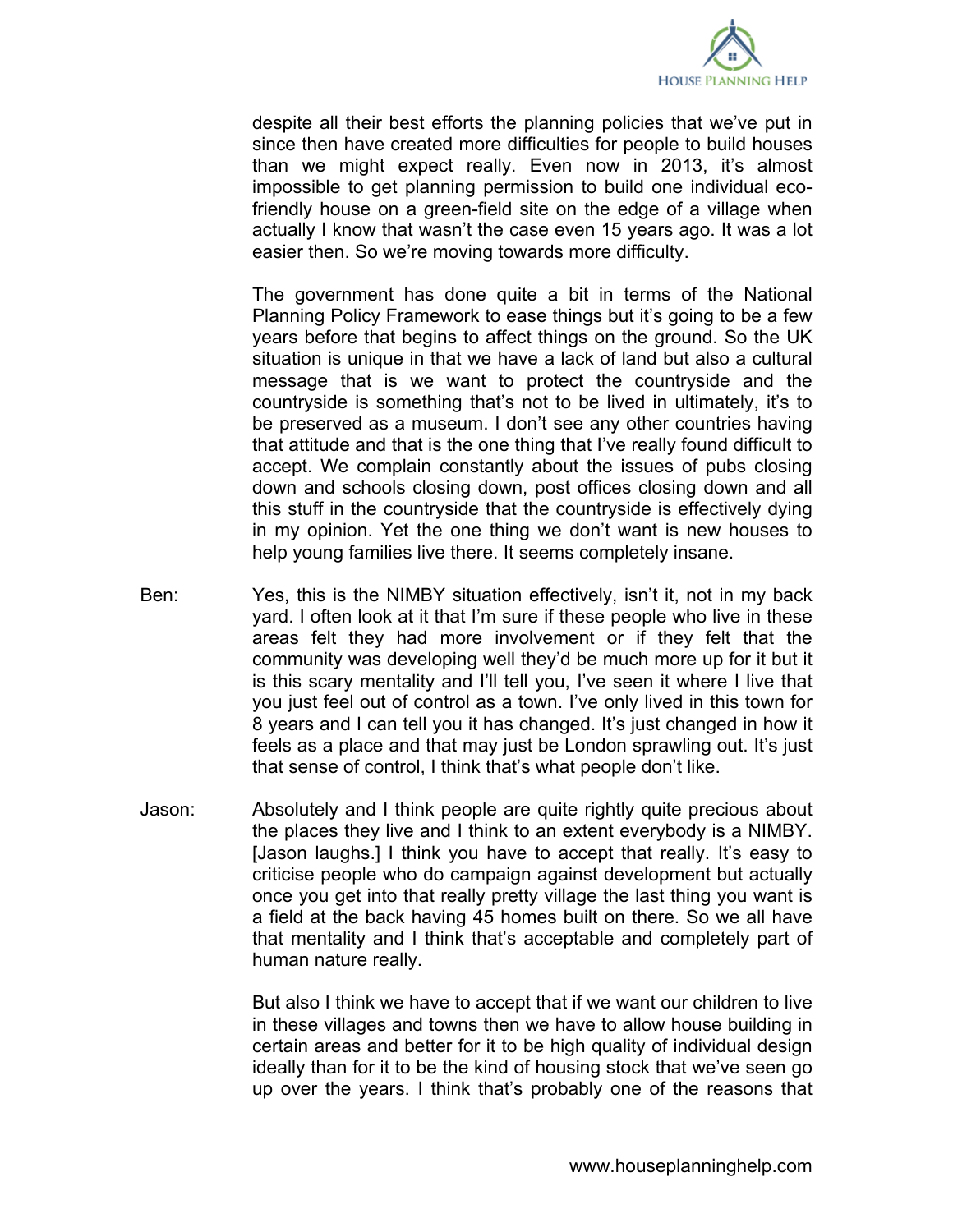

NIMBYism has become so ingrained actually is that people don't necessarily object to quite nicely designed low impact houses near them. I don't think they object to that. What they object to and they fear is the estate of X named big house builder, that the houses look absolutely awful. It's all badly designed and is in the place of their old school. It's that kind of stuff that people really don't like.

Once housing design improves and hopefully once this custom build culture kicks in I think you might find the NIMBYism gradually begins to fade away. At least we hope that.

- Ben: Another aspect that I want to throw in here, which I still feel, just every so often it crops up in my mind that we just have too many people on the planet and I think that is going to speed things up. Now I know that this is not probably relevant to discussion fully but I do feel that if we do encourage growth we're just going to keep heading down this route. Does this feature at all in house building or do we just let it go on?
- Jason: Well, funnily enough I saw some stats yesterday where the world population . . . I was reading an atlas to my boy who's three and the first page was world population growth. It's something crazy from 1 billion to 6 billion in about 100 years or something like that which was terrifying really when you think about it and particularly when you think about the future needs. The fact is that people seem to want to come to want to come to the UK and people seem to want to have children, and I don't think you can necessarily stop either of those so to an extent you've got to face the fact that you need to create housing for them otherwise [Jason laughs] where are they going to live.

So you can either begin to go down a cultural shift where you create multi-generational households which I think is one interesting point so you're creating homes where people actually don't have to move out when they're 30 or 25 or 20 as it used to be when I moved out. [Jason laughs] And granny and granddad live with you as well, so that's one shift that could happen but ultimately we've got this figure of 250,000 new homes that are needed each year. Not one government has met it as far as I can see since the 1960s and therefore it seems unlikely that they're ever going to meet that target.

So we do need a smart approach and my sense is really that certain areas of the South East and actually parts of the Midlands to be fair are pretty much near to capacity in terms of what's acceptable in terms of number of houses. There's a huge demand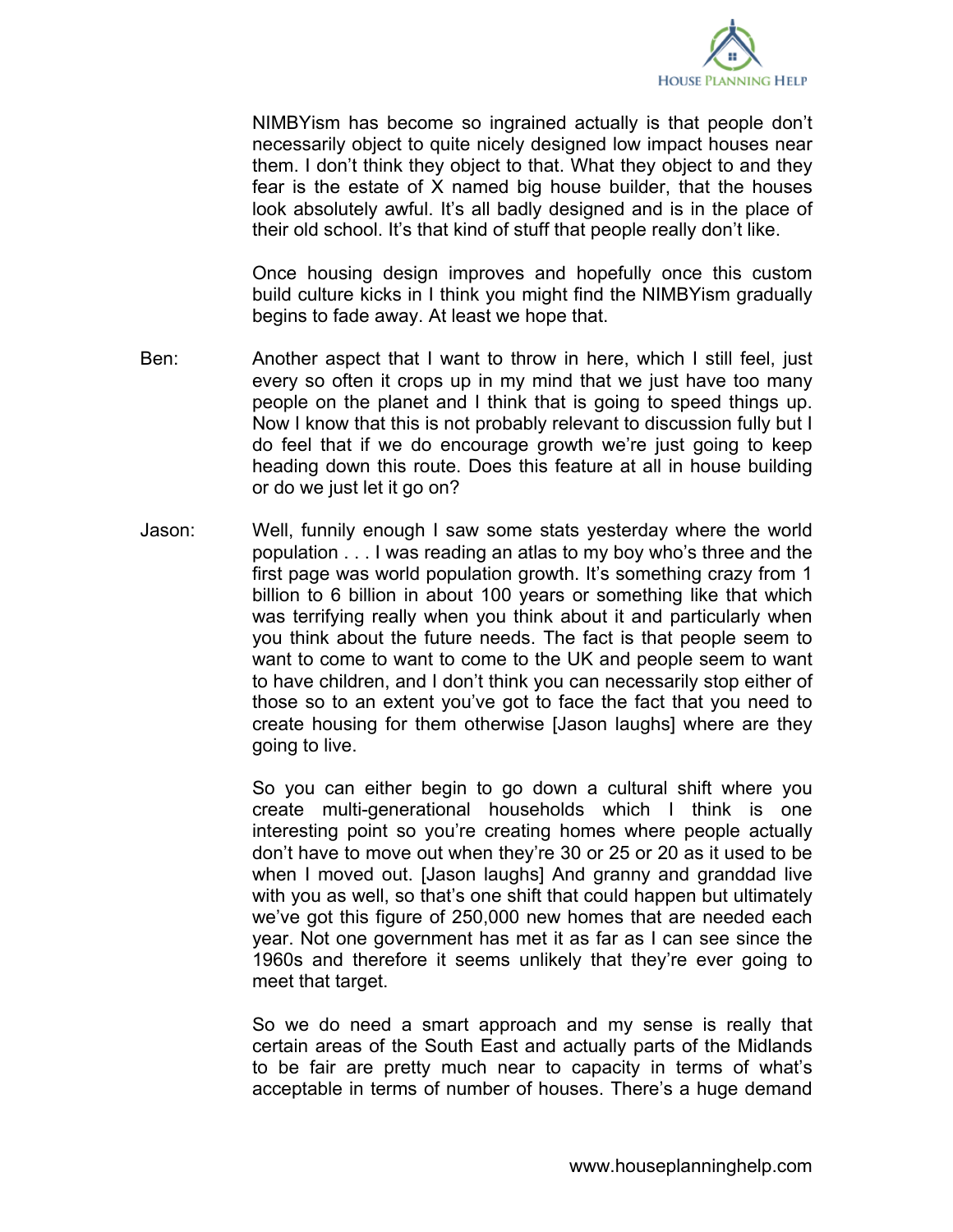

in those areas, I admit, but there are huge areas as well over the UK that need to be utilised better. If you go up into The North, The South West, into parts of Wales and into Scotland in particular there are huge areas where housing densities are the same as they would be in America or Australia, yet the whole of the UK seems to be based around a small patch of the South East which in itself is a bit weird if you think about it. I know it's the way the economy has developed. My sense is there are things that can be done there to spread the load a bit more around the UK.

- Ben: Well, let's finish up here with just a couple of things. First of all going back to Homebuilding & Renovating. What is it that you give to someone that wants to consume your content, to read your magazines, to check online, whatever it may be, watch your videos.
- Jason: Well look I think we've all done it, which I think really helps. We've all been through the process, which I think is the number one thing for us. It's helped us to kind of realise that actually as somebody who's building or renovating an individual home the whole world of self-building and renovation is quite daunting for the new person, you know for somebody who's not done it before.

There are lots of choices to be made about things that you don't know whether are bad or good. There are lots of people who are trying to take money off you to buy their products or services and what we try to give is independent advice and a bit of a guide through that jungle, and I think it's important to have that because there aren't many independent voices around in the sector. There are experts who work for heating companies or brick companies or architects or whoever who always, I think, they've always got something interesting to say, I absolutely value their discussion but generally they come at it from a particular angle and what we try to do is come at it from an angle representing the person who is trying to make that choice. I think that's absolutely fundamentally what we need to do and do more of, and I think we do well at the moment.

Also to an extent we're an advocate for it. There are obviously TV shows like Grand Designs really encourage people to get on and do this but I think what we try and do is give a realistic non-hyped assessment of what it's like to build an individual home or renovate significantly. My main criticism of Grand Designs as a programme I love, but my main criticism is it actually creates drama where there need not be drama. A fair few projects go over budget and over schedule but actually if you look at the grand scheme of the thousands of self-builds that happen each year, most of them are done very well and drama-free. My own project is a good case in